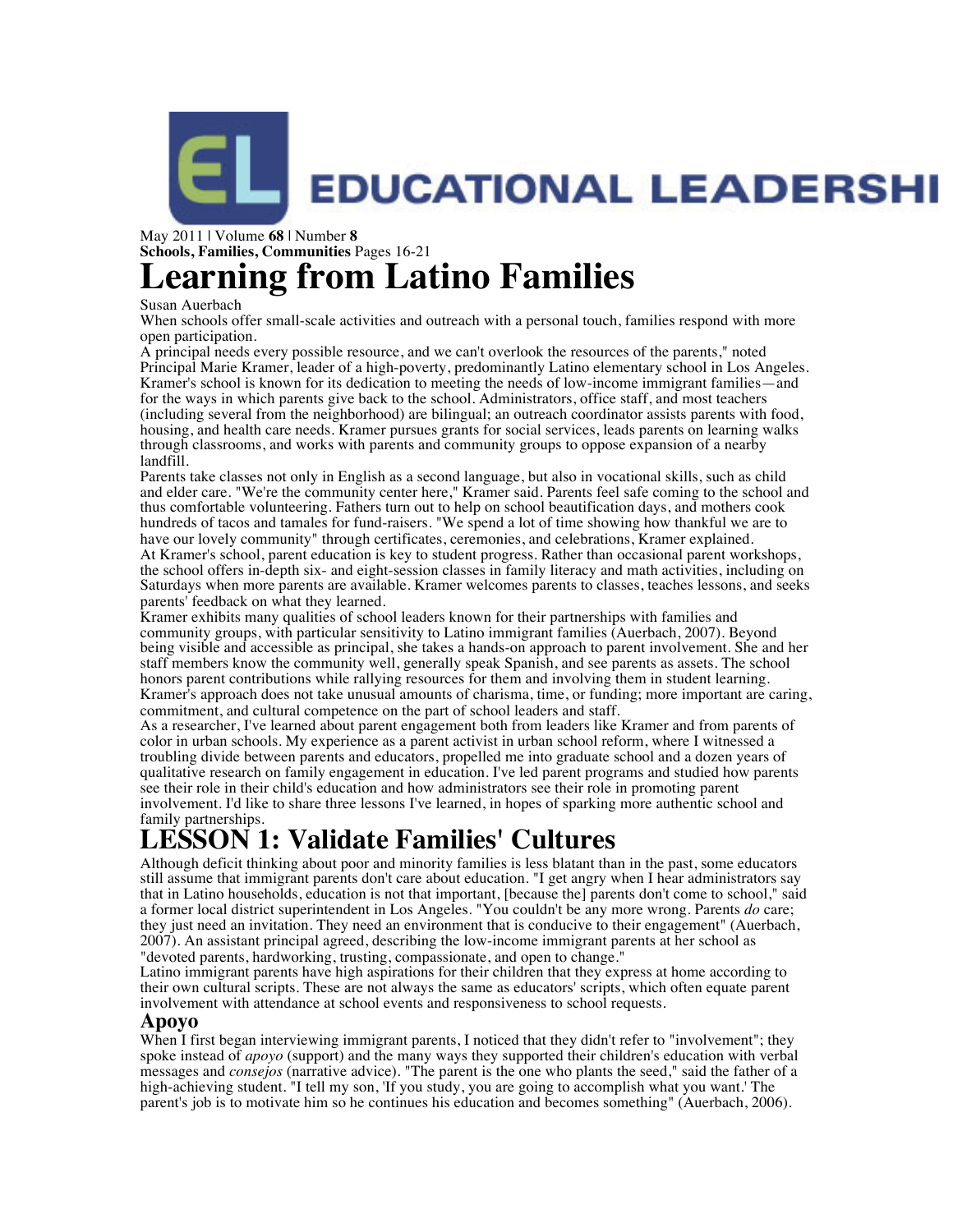Too often, educators are unaware of the moral and emotional support for learning that Latino parents offer behind the scenes; such support might include choosing better schools, reducing chores so students can study, and modeling the value of hard work (Auerbach, 2006; López, 2001). The first step in culturally relevant parent engagement is to recognize these "invisible strategies" and related parent beliefs. Leaders might take a cue from a gifted Latina parent liaison who begins every meeting by first acknowledging the support for education that parents already provide at home.

#### **Educación**

In my experience, preservice educators find it eye-opening to learn about the traditional concept of *educación* among Latino immigrants, especially low-income immigrants from small towns and villages in Mexico and Central America. *Educación* is distinct from formal academic education, which is seen as the job of educators; instead, it refers to respectful behavior, good manners, and moral training, which parents inculcate in their children as the basis for academic learning and for the *buen camino* (right path) in life (Delgado-Gaitan, 2004; Valdés, 1996). Many immigrant parents' view of education itself is bound up with this concept and with collectivistic values of cooperation and interdependence rather than individualistic values of competition and independence (Rothstein-Fisch, Greenfield, & Trumbull, 1999).

"Now I see why my students' parents are always asking me about their behavior instead of academics," aspiring administrators often tell me. Schools can guide parents, like Kramer's teachers do, in asking different questions, such as, Did my child complete assignments? What did he learn today? and What can I do at home?

### **Bridging the Gap**

As the Latino population continues to grow, more schools are taking steps to better understand Latino families as assets. Educators are meeting to examine their own assumptions and biases so they can counter deficit thinking. They're opening up dialogue with immigrant parents about shared hopes and dreams for their children. They're sponsoring home visits and parent-led community walks to learn more about students' lives and neighborhood resources, as well as families' funds of knowledge and home-based literacy that teachers can integrate with classroom learning. They're investing in bilingual parent liaisons or parent center directors who can act not only as translators but also as cultural bridges between immigrant families and the school. Resources such as *Involving Latino Families in Schools* (Delgado-Gaitan, 2004) and *Beyond the Bake Sale* (Henderson, Mapp, Johnson, & Davies, 2007) offer many practical tips.

## **LESSON 2: Keep It Small**

Parents' contact with schools is often marked by formality and bureaucracy, as in one-sided teacher presentations at back-to-school night or procedural runarounds in the front office. These approaches are off-putting for everyone, especially immigrant parents who are less familiar with U.S. schools. Schools can promote greater participation when they are mindful of parents' comfort level. When an Oregon district took the unusual step of asking its growing population of Latino parents what would make them comfortable at meetings, they learned that parents did not want to stand out by wearing a translation headset or sitting with a translator at school events; they wanted separate meetings in Spanish. Likewise, when researchers in Texas asked Latino parents how they wanted to be involved in their children's education, they said they preferred informal learning activities at home and more personal communication with teachers (Scribner, Young, & Pedroza, 1999).

Surprisingly, I discovered the appeal of small-scale outreach while facilitating a parent program at a large, diverse high school. Latino parents were underrepresented at whole-school events like an open house or the college fair. But they turned out for meetings of the Latino parent support organization at a local church, led by an especially warm and welcoming Latina parent liaison. They were likewise receptive to personal phone calls from the liaison and their children's history teacher inviting them to small Futures and Families workshops on preparing students for college.

Parent involvement is known to decline during secondary school. But I am convinced that if you build it, they will come—as long as you create a supportive climate for parent activities and respond to parents' concerns about adolescence, whether around college, gangs, or family communication.

In Futures and Families, we used a personal approach to make complex information accessible and meaningful. We organized informal panel discussions with guest speakers from backgrounds similar to those of our parents who shared stories about dealing with advanced placement courses, SAT tests, college costs, and other issues. They spoke passionately about struggles that parents could relate to, like the mother who had been afraid to have her child leave home for college and the counselor who had been steered as a student into vocational rather than college-prep courses. Hearing their experiences made it easier for parents to speak up (Auerbach, 2004).

We also built in time for parents to chat around refreshments before meetings and speak individually with teachers, counselors, and the principal about navigating high school and options for undocumented students. The chance for interaction among often-isolated parents and between parents and staff not only raises comfort levels but also enhances the social capital of immigrant families, giving them greater access to information and support.

When educators offer smaller-scale parent activities and infuse personal touches and authentic interaction into outreach, immigrant parents feel less intimidated, and they respond with more open participation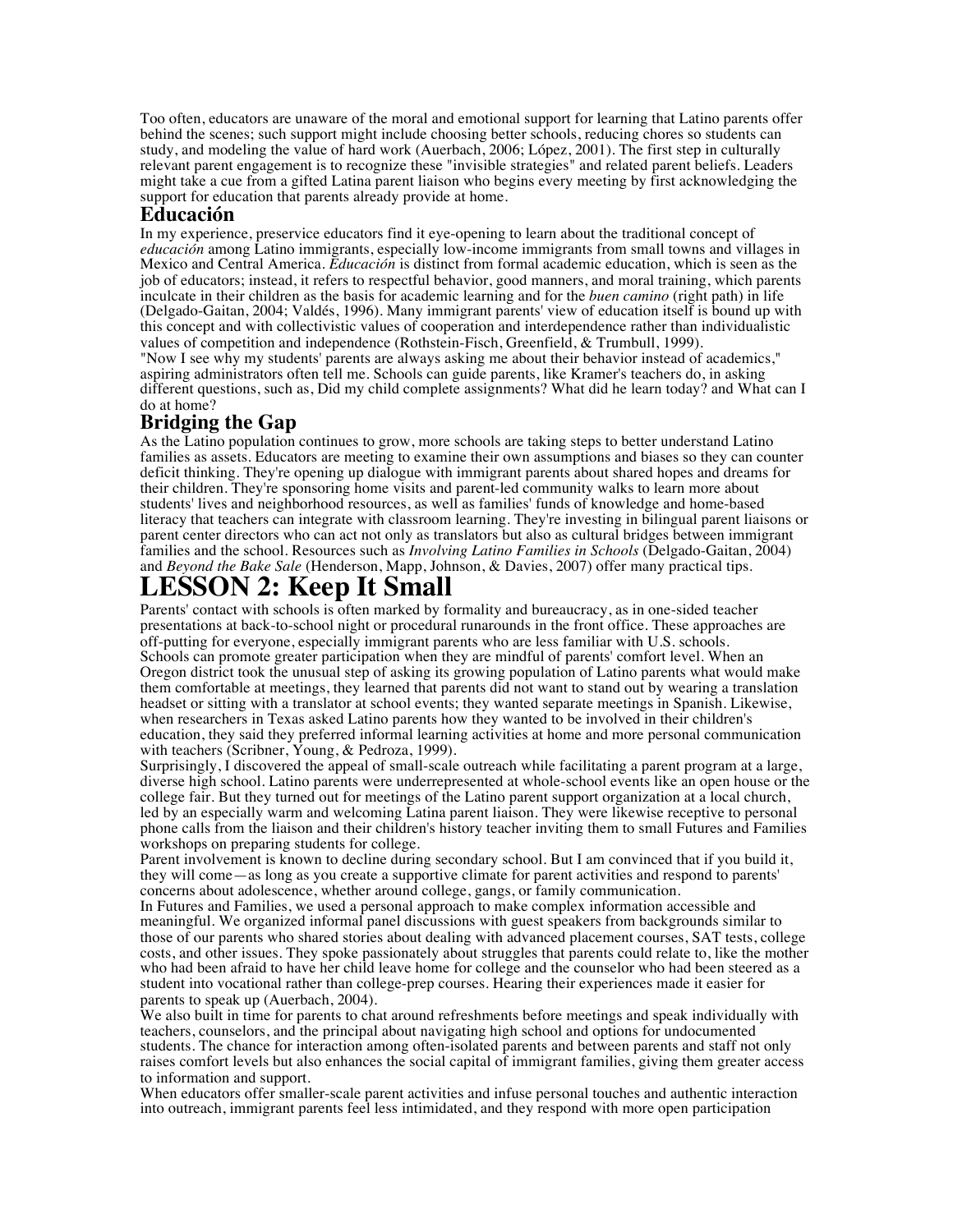(Delgado-Gaitan, 2004). For example, in a large year-round elementary school in Los Angeles, Principal Art Franco was inspired by community organizing models to adapt house meetings for parents to the classroom setting. Sitting in a circle with the teacher and a few other staff members, parents discussed why education was important to them, often crying as they described limited education opportunities in their home countries and their struggles to help their children; staff members also shared their education journeys. Parents who attended the house meetings began to approach teachers more often with questions and to take part more readily in parent workshops.

Staff members at a literacy program at Marie Kramer's elementary school likewise made sure to put parents at ease. The Latina literacy coach shared stories about her immigrant family upbringing, jokes about her children, and updates on her family members in the military. Parents said that it was her *sabor* (flair, enthusiasm) that made them keep coming. The parent center directors warmed up the auditorium with decorations, refreshments, prizes, and attentiveness to parent needs and questions. At the culminating session, parents received certificates and presented letters to their children about their hopes for their children's future. When schools reach out in these personal ways, parents often liken the school to a family in which people care about and help one another.

School leaders send a message to both staff members and families about the importance of family engagement when they interact frequently with parents face-to-face. At a small elementary school in a working-class Latino neighborhood of Los Angeles, Principal Sylvia Perez held weekly *platicas*, or open conversations, with parents, which evolved into Parents as Authors workshops led by Perez and several staff members. Parents, many of whom had limited formal education, were guided through the same steps of the writing process as their children were, from brainstorming to publishing, to create family books. "I hear the parents' stories and make a connection at such a human level," Perez said, noting that this helped repair relations with a previously angry parent. Perez considered parents the "heartbeat of the school" and time spent with them one of the high points of her job.

Parent outreach efforts like these affirm that schools care for families as human beings and recognize the importance of relationships as the foundation of school and family partnerships. Other strategies that have proven effective are personal telephone invitations to activities, events designed to attract fathers, openended gatherings for coffee with the principal, and more interactive approaches to back-to-school night.

### **LESSON 3: Nurture Parent Voice**

Some well-intentioned programs impose school agendas on immigrant and minority parents, for example, parenting classes that aim to "fix" their childrearing practices or programs in which parents merely receive information and services. In contrast, some of the most promising efforts encourage parent voice and leadership development. These approaches are especially important with immigrant parents who often feel marginalized and rebuffed by urban schools.

Parents come to schools with their own education beliefs and priorities, which may not always match those of the school. In democratic schools, we need to elicit more parent perspectives to jointly shape policies and programs and address inequities. And in the case of immigrant parents whose home countries stress parent deference to education authorities, we need to help them find their voice to be advocates for their children.

Delgado-Gaitan (2004) believes a central purpose of Latino parent involvement activities should be to promote ongoing dialogue between parents and educators for mutual understanding and accommodation. A former Los Angeles principal took this approach in trying to "co-construct the school" with mostly immigrant parents through weekly discussions. "The number one complaint wasn't about academics or their kids' futures," she recalled, "it was about food and the cafeteria. So I thought, that's where I'll start.… It started with cafeteria food, and by the end it was about curriculum and philosophy, so it grew into something very powerful" (Auerbach, 2009).

In a poor gateway neighborhood for immigrant families, Principal John Zavala saw parent engagement as intertwined with social justice and community revitalization. He brought in the Mexican American Legal Defense and Education Fund (MALDEF) to train parents in their rights, the U.S. school and political systems, and leadership skills. Then he enlisted parents and teachers in planning an annual parent conference on César Chávez Day.

They chose the theme of "Breaking the Cycle of Poverty and Violence through Education" for an event that drew more than 250 families on a Saturday, with free meals and bilingual teachers in charge of registration and children's activities. Parent leaders presided over an opening session that featured an inspirational poem read in Spanish, English, and the indigenous Kanjobal language of school families from Guatemala, as well as a keynote address on crime by a city councilman. Workshops led by parents, teachers, or community experts covered topics ranging from tenant rights and immigration law, to charter middle schools, to talking with your preteen about sex, to traditional academic topics like math games. Compared with parent activities designed to meet district needs and school agendas, this unusual program raised parent awareness and addressed community needs as a bridge to meeting school goals.

As parents of color become more aware of education issues through leadership training or community organizing, they often undergo personal and political transformation. Some immigrant mothers in Chicago's Logan Square neighborhood schools, for example, were emboldened to pursue higher education for